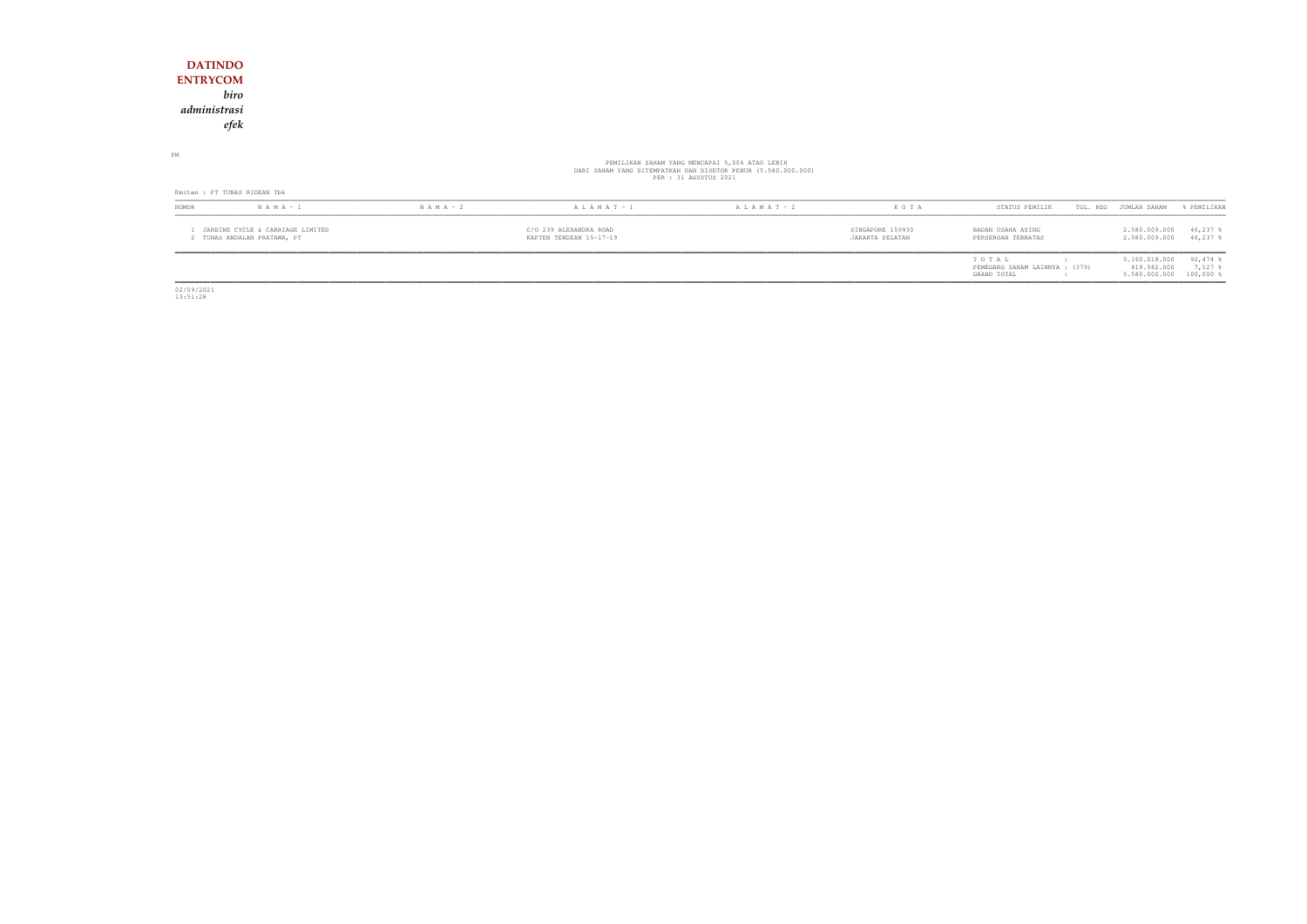*biro*

*administrasi*

*efek*

## DARI SAHAM YANG DITEMPATKAN DAN DISETOR PEMILIKAN SAHAM<br>DARI SAHAM YANG DITEMPATKAN DAN DISETOR PENUH (5.580.000.000)<br>PER : 31 AGUSTUS 2021

P2

|     | EMITEN : PT TUNAS RIDEAN Tbk           |               |                                                                          |             |              |                                                                |             |                                            |               |             |  |
|-----|----------------------------------------|---------------|--------------------------------------------------------------------------|-------------|--------------|----------------------------------------------------------------|-------------|--------------------------------------------|---------------|-------------|--|
|     |                                        |               | PEMILIKAN DALAM STANDAR<br>---------- SATUAN PERDAGANGAN<br>------------ |             |              | PEMILIKAN TIDAK DALAM STANDAR<br>---------- SATUAN PERDAGANGAN |             | ---------------- T O T A L --------------- |               |             |  |
| NO. | STATUS PEMILIK                         | JUMLAH P.S.   | JUMLAH SAHAM                                                             | % PEMILIKAN | JUMLAH P.S.  | JUMLAH SAHAM                                                   | % PEMILIKAN | JUMLAH P.S.                                | JUMLAH SAHAM  | % PEMILIKAN |  |
|     | PEMODAL NASIONAL<br>__________________ |               |                                                                          |             |              |                                                                |             |                                            |               |             |  |
|     | PERORANGAN INDONESIA                   | 330           | 124.596.410                                                              | 2,23291     | 17           | 346                                                            | 0,00001     | 347                                        | 124.596.756   | 2,23292     |  |
|     | PERSEROAN TERBATAS                     | 6             | 2.599.037.800                                                            | 46,57774    | 3            | 185                                                            | 0,00000     | 9                                          | 2.599.037.985 | 46,57774    |  |
| 3.  | REKSADANA                              | $\mathcal{P}$ | 42.100.000                                                               | 0,75448     | $\Omega$     | $\Omega$                                                       | 0,00000     | 2                                          | 42.100.000    | 0,75448     |  |
|     | SUB TOTAL :                            | 338           | 2.765.734.210                                                            | 49,56513    | 20           | 531                                                            | 0,00001     | 358                                        | 2.765.734.741 | 49,56514    |  |
|     | PEMODAL ASING                          |               |                                                                          |             |              |                                                                |             |                                            |               |             |  |
|     | PERORANGAN ASING                       | $\mathbf{1}$  | 500                                                                      | 0,00001     | $\circ$      | $\circ$                                                        | 0,00000     | $\mathbf{1}$                               | 500           | 0,00001     |  |
|     | BADAN USAHA ASING                      | 21            | 2.814.264.700                                                            | 50,43485    |              | 59                                                             | 0,00000     | 22                                         | 2.814.264.759 | 50,43485    |  |
|     | SUB TOTAL :                            | 22            | 2.814.265.200                                                            | 50,43486    | $\mathbf{1}$ | 59                                                             | 0,00000     | 23                                         | 2.814.265.259 | 50,43486    |  |
|     | TOTAL:                                 | 360           | 5.579.999.410                                                            | 99,99999    | 21           | 590                                                            | 0,00001     | 381                                        | 5.580.000.000 | 100,00000   |  |
|     |                                        |               |                                                                          |             |              |                                                                |             |                                            |               |             |  |

02/09/2021 13:51:29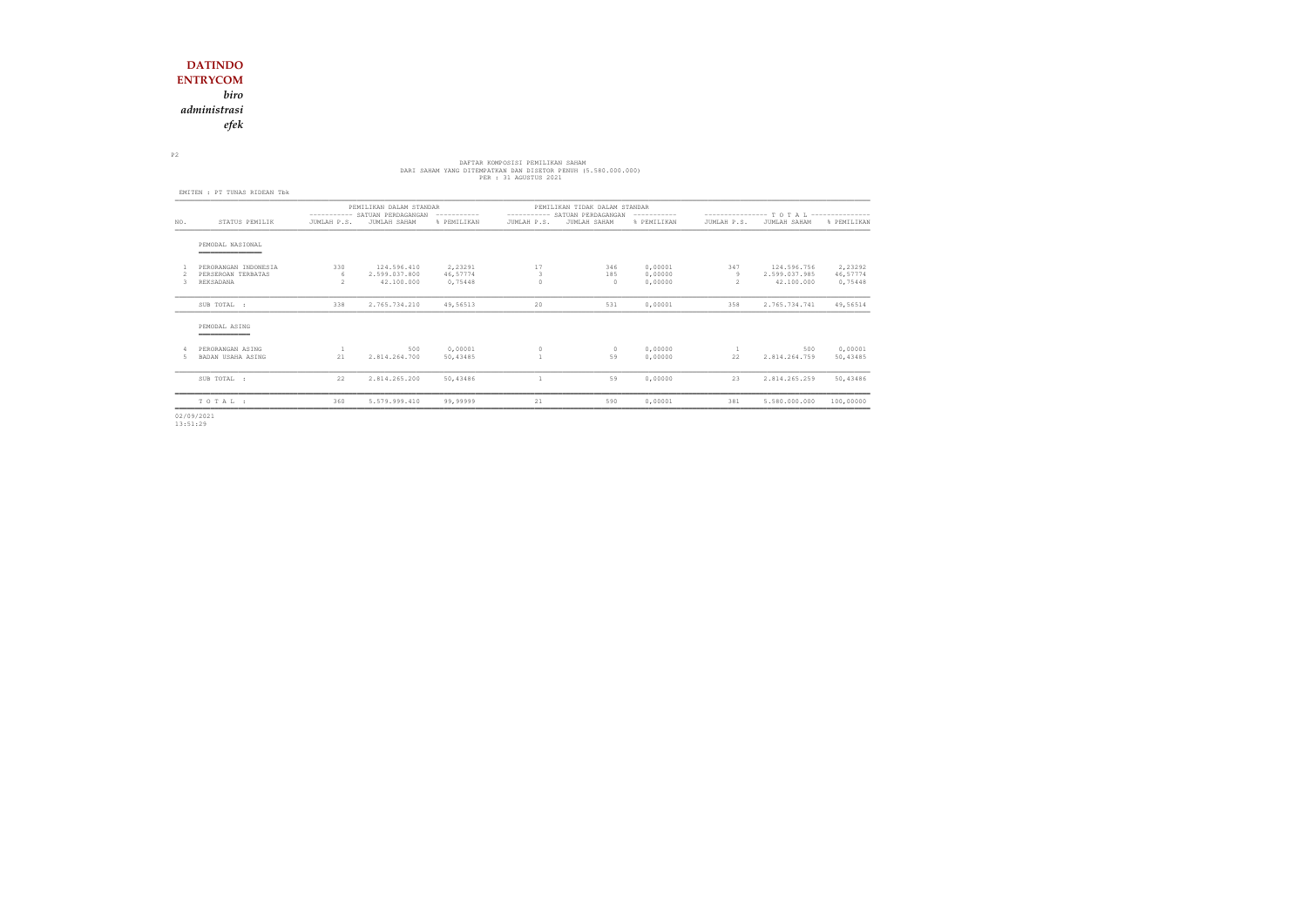## **DATINDO ENTRYCOM** *biro administrasiefek*

M

## LAPORAN KEPEMILIKAN SAHAM - DIREKSI & KOMISARIS PER : 31 AGUSTUS 2021

Emiten : PT TUNAS RIDEAN Tbk

| NOMOR                                | N A M A                                                                                                       | JABATAN                                                                                                | PERSENTASE<br>JUMLAH SAHAM                                              | KETERANGAN |
|--------------------------------------|---------------------------------------------------------------------------------------------------------------|--------------------------------------------------------------------------------------------------------|-------------------------------------------------------------------------|------------|
| SARASTI BASKORO                      | Drs. ANTON SETIAWAN<br>2 DR. ARIE SETIABUDI SOESILO, M.Sc.<br>CHAN TZE CHOONG ERIC<br>5 Ir. HONG ANTON LEOMAN | KOMISARIS UTAMA<br>WAKIL KOMISARIS UTAMA/ INDEPENDEN<br>KOMISARIS INDEPENDEN<br>KOMISARIS<br>KOMISARIS | 0 0,0000000<br>0 0,0000000<br>0 0,0000000<br>0 0,0000000<br>0 0,0000000 |            |
| 8 MAX SUNARCIA<br>10 ESTER TANUDJAJA | 6 RICO ADISURJA SETIAWAN, MBA<br>NUGRAHA INDRA PERMADI<br>9 TENNY FEBYANA HALIM                               | DIREKTUR UTAMA<br>DIREKTUR<br>DIREKTUR<br>DIREKTUR<br>DIREKTUR                                         | 0 0,0000000<br>0 0,0000000<br>0 0,0000000<br>0 0,0000000<br>0 0,0000000 |            |
|                                      |                                                                                                               | TOTAL                                                                                                  | 0 0,0000000                                                             |            |

03/09/2021 10:32:08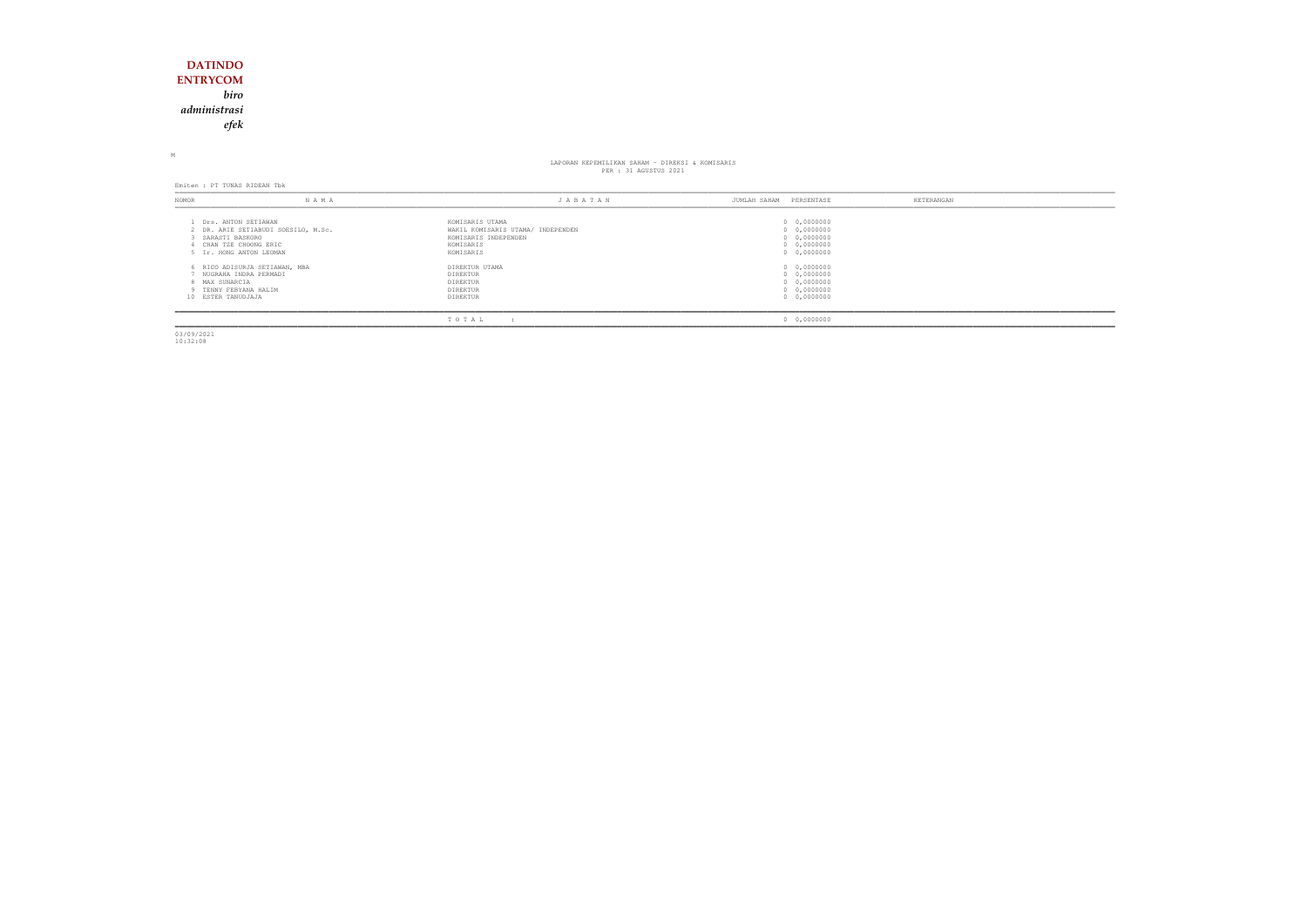| <b>DATINDO</b>                                                  |               |                                                           |                 |                                     |                                                           |
|-----------------------------------------------------------------|---------------|-----------------------------------------------------------|-----------------|-------------------------------------|-----------------------------------------------------------|
| <b>ENTRYCOM</b>                                                 |               |                                                           |                 |                                     |                                                           |
| biro                                                            |               |                                                           |                 |                                     |                                                           |
| administrasi                                                    |               |                                                           |                 |                                     |                                                           |
| efek                                                            |               |                                                           |                 |                                     |                                                           |
|                                                                 |               |                                                           |                 |                                     |                                                           |
| М                                                               |               | DAFTAR PEMEGANG SAHAM PENGENDALI<br>PER : 31 AGUSTUS 2021 |                 |                                     |                                                           |
| Emiten : PT TUNAS RIDEAN Tbk                                    |               |                                                           |                 |                                     |                                                           |
| $N A M A - 1$<br>NOMOR                                          | $N$ A M A - 2 | A L A M A T - 1                                           | A L A M A T - 2 | KOTA                                | % PEMILIKAN<br>JUMLAH SAHAM                               |
| JARDINE CYCLE & CARRIAGE LIMITED<br>2 TUNAS ANDALAN PRATAMA, PT |               | C/O 239 ALEXANDRA ROAD<br>KAPTEN TENDEAN 15-17-19         |                 | SINGAPORE 159930<br>JAKARTA SELATAN | 46,237 %<br>2.580.009.000<br>2.580.009.000<br>$46,237$ \$ |
|                                                                 |               |                                                           |                 | TOTAL<br>$\mathbf{r}$               | $92,474$ %<br>5.160.018.000                               |

 $\begin{array}{c} \hline \hline 03/09/2021 \\ 10:32:08 \end{array}$